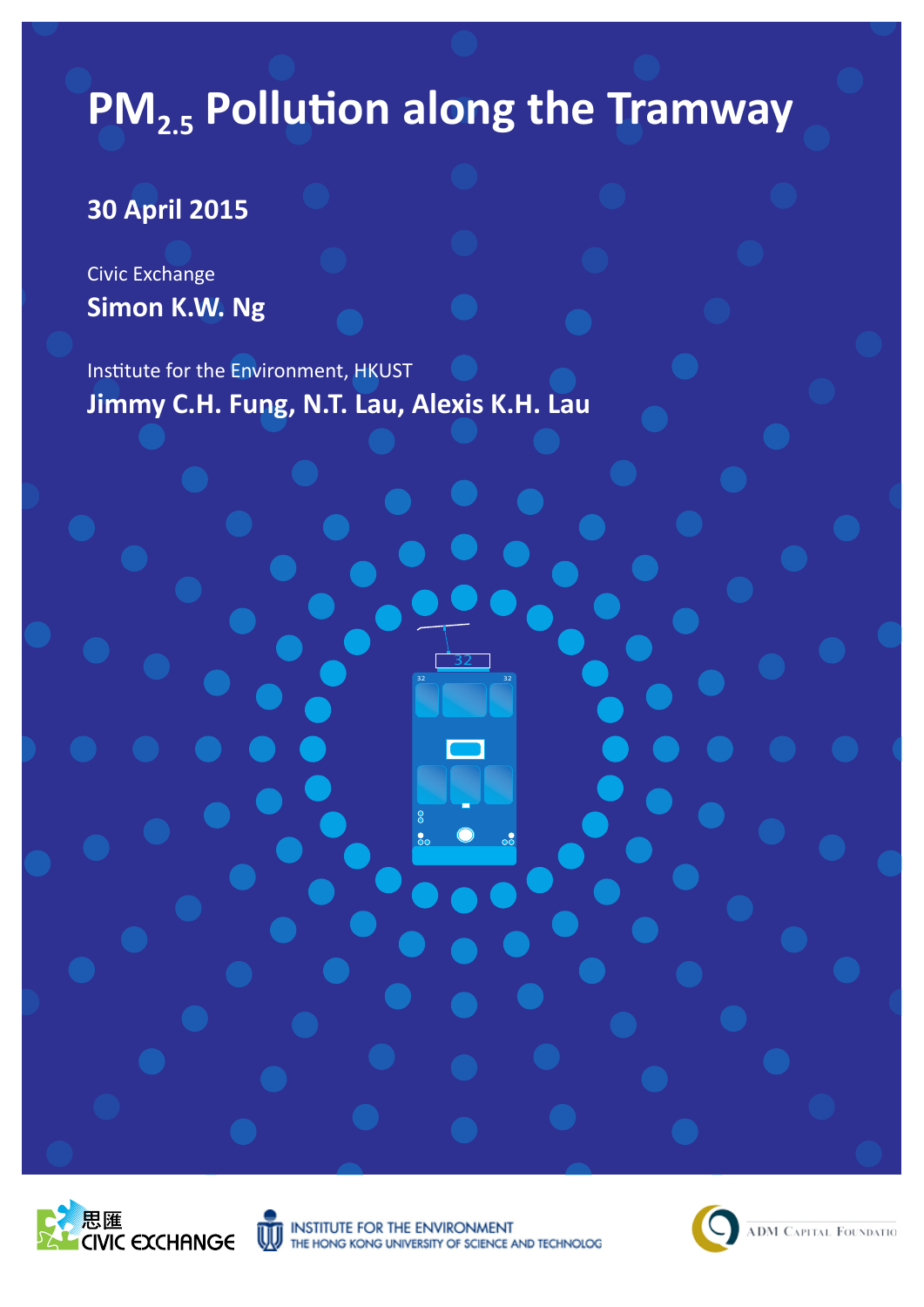# **About Civic Exchange**

Civic Exchange is a Hong Kong-based non-profit public policy think tank that was established in September 2000. It is an independent organisation that has access to policymakers, officials, businesses, media and NGOs reaching across sectors and borders. Civic Exchange has solid research experience in areas such as air quality, energy, urban planning, climate change, conservation, water, governance, political development, equal opportunities, poverty and gender. For more information about Civic Exchange, visit http://www.civicexchange.org.

## **About Institute for the Environment, Hong Kong University of Science and Technology (HKUST)**

HKUST's Institute for the Environment (IENV) is a multidisciplinary research organisation that focuses on a number of key environmental areas—air, water, solids/land, marine, and economy and society—to boost sustainable development and improve people's lives. They focus on local and regional high impact studies, but also strive to advance worldwide understanding of the way the environment works and draw attention to Hong Kong as a centre for pioneering research in this field. IENV also seeks strong partnerships with government and academic institutions in the mainland, and engages in a variety of education and outreach activities.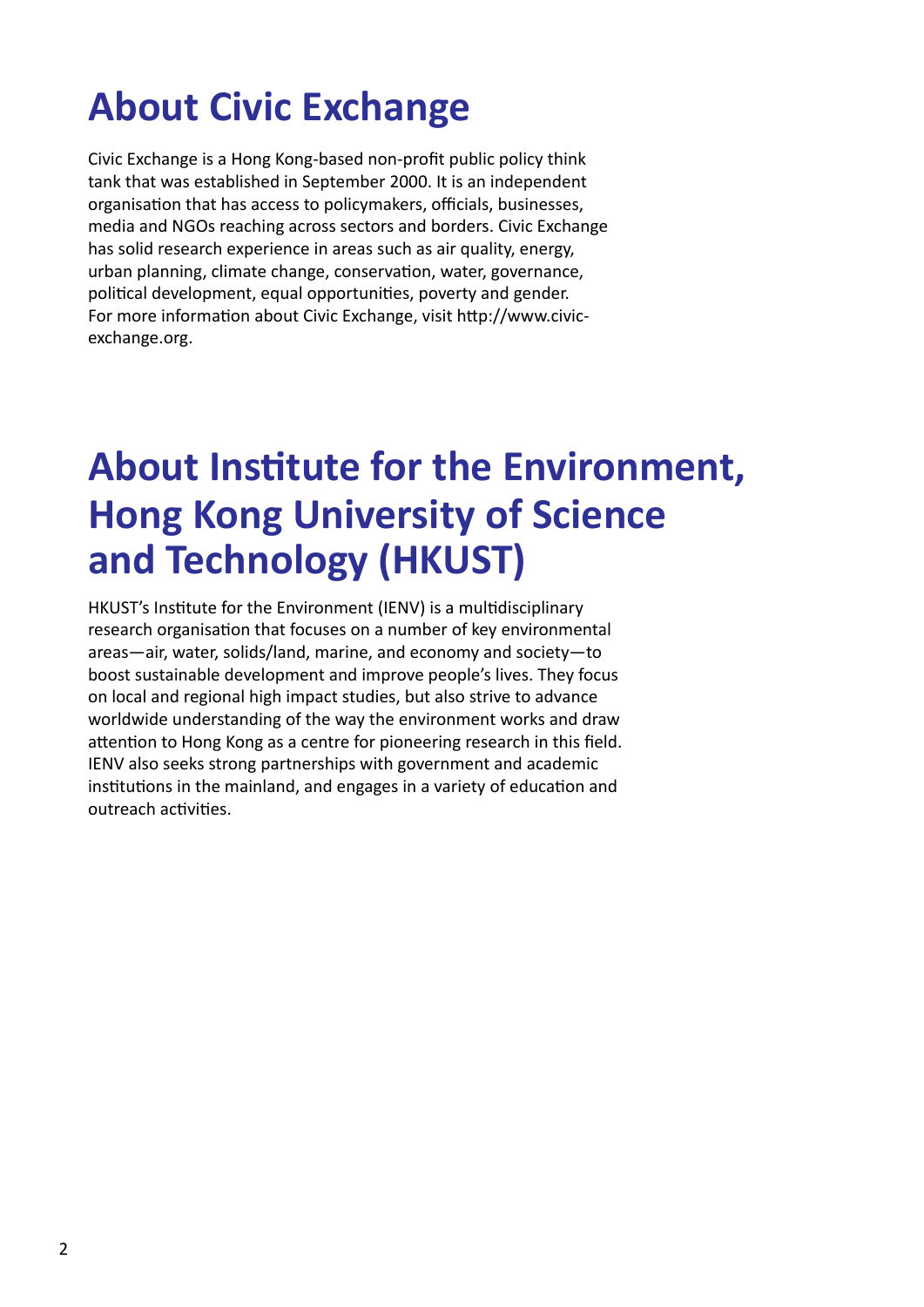## **About the authors**

**Simon KW Ng** is Chief Research Officer of Civic Exchange. He has collaborated with Civic Exchange since 2001, and worked full-time as a Project Manager between 2003 and 2005. After a six-year stint at the Institute for the Environment of the Hong Kong University of Science and Technology, Simon rejoined Civic Exchange in 2012 as Head of Transport and Sustainability Research. Simon's major research areas include sustainable transportation, liveable cities, air quality management, energy issues, and local community planning. He is known for his work on ship emissions inventory and control policy in Hong Kong and the Pearl River Delta.

**Jimmy Fung** is Head and Professor in Division of Environment and Department of Mathematics at the Hong Kong University of Science and Technology. He specializes in air quality modeling. The current major focus of his research is in the understanding of the meteorology and air pollution problems in urban and coastal areas like Hong Kong and Pearl River Delta. More recently, his research group has studied the impact of urbanization on air pollution in the Pearl River Delta (PRD) region. The evolution of local and regional sea-breeze circulation is believed to be responsible to form the necessary meteorological conditions for high air-pollution episodes in the PRD.

**NT Lau**, PhD in Chemical Engineering, now with the Division of Environment, the Hong Kong University of Science and Technology. Lau has been working on air quality monitoring and instrumentation for over 20 years. He has participated in the development and operation of a number of mobile technology and stationary facilities for air quality studies.

**Alexis Lau** (Ph.D., Princeton University, 1991) is currently Professor of the Division of Environment and the Department of Civil and Environmental Engineering, Director of the Atmospheric Research Center, and Director of the Environmental Central Facility. His research specializes in Air Quality (AQ), Weather and Climate, and his techniques include analysis of large-scale geophysical datasets, numerical models, and in-situ and satellite remote sensing. His is very active in research. Since 2000, he has been PI/PM for over 48 research project / grants totaling more than 80 million Hong Kong dollars. His research has been regularly used by local and regional governments.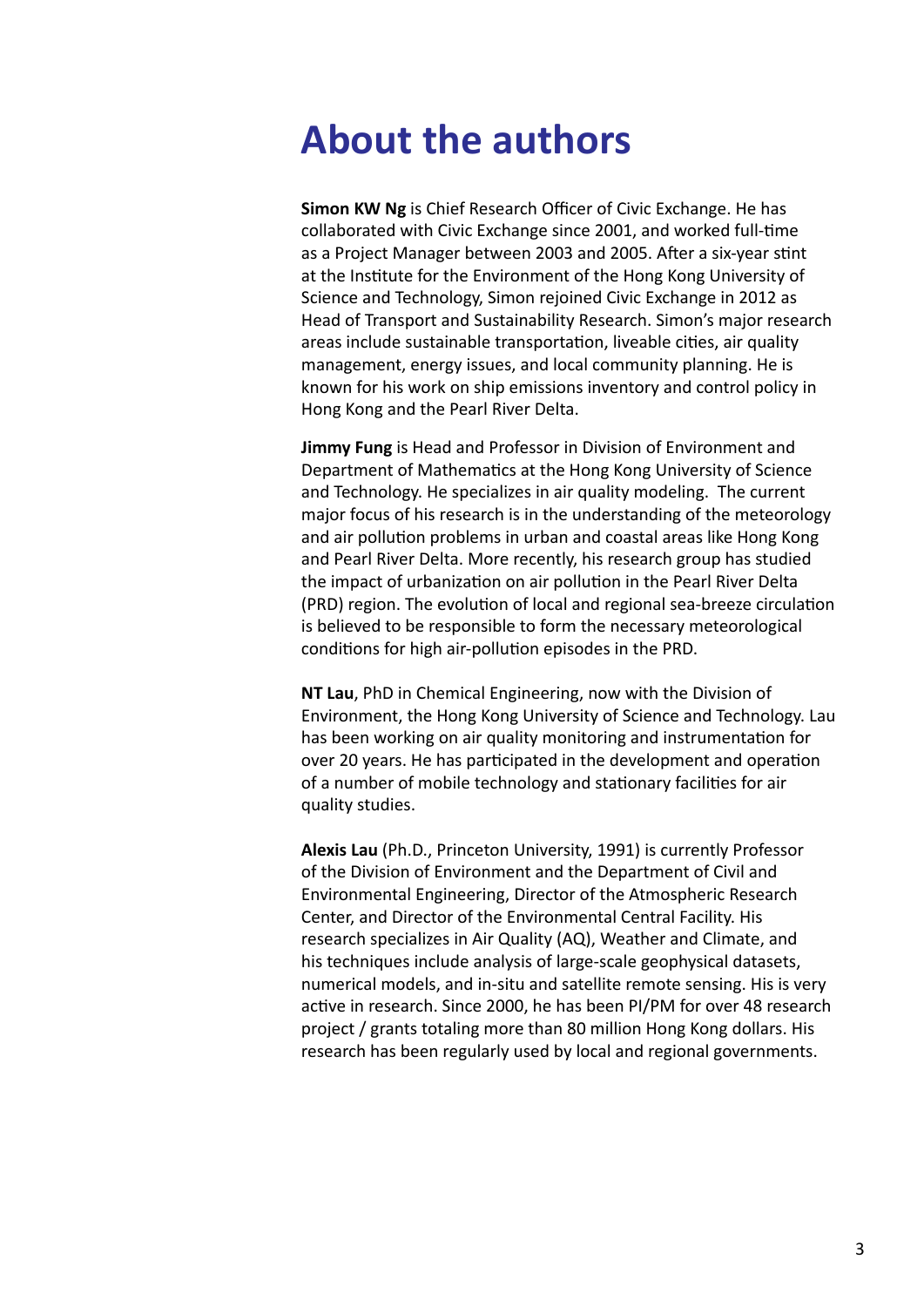# **Preface & acknowledgements**

The HKSAR Government has shown its commitment in its *Clean Air Plan published in 2013 to improve Hong Kong's air quality in order* to better protect public health. While it is encouraging to see the Government's measures being implemented and the amount of money being put to retire polluting vehicles that are posing a huge public health risk, it will take some time to see the impacts of these measures. It is therefore of crucial importance to reduce people's exposure to air pollutants (especially roadside air pollutants) in the meantime.

With Hong Kong's unique city landscape (many skyscrapers and narrow streets and alleys), reducing people's exposure to air pollutants may be a challenging task. It will first require a good understanding of the current picture of roadside air quality, and the relationship between street-level air quality and urban landscape. With this in mind, the Institute for the Environment, HKUST and Hong Kong Tramways Limited have worked together since March 2013 to collect air samples through a mobile air monitoring platform (ie. a tramcar) along the Northern part of Hong Kong Island, where the tram ran. With Civic Exchange's longstanding interest in air quality and public health issues, our colleagues also joined the team in identifying policy options to address the challenging issue. This paper represents our efforts in this regard.

We thank the project collaborators, including the Institute for the Environment, HKUST and Hong Kong Tramways, Limited. We would also like to thank Prof. Chak Chan and the Department of Chemical and Biomolecular Engineering on their assistance in the development of PM<sub>2.5</sub> measurement system. We thank Simon Ng for completing this paper, Stephen Tong, Michelle Wong, Keith Wu and Carine Lai for their contribution. We are grateful to ADM Capital Foundation for providing financial support to the publication of this paper.

Yan-yan Yip Chief Executive Officer 29 April 2015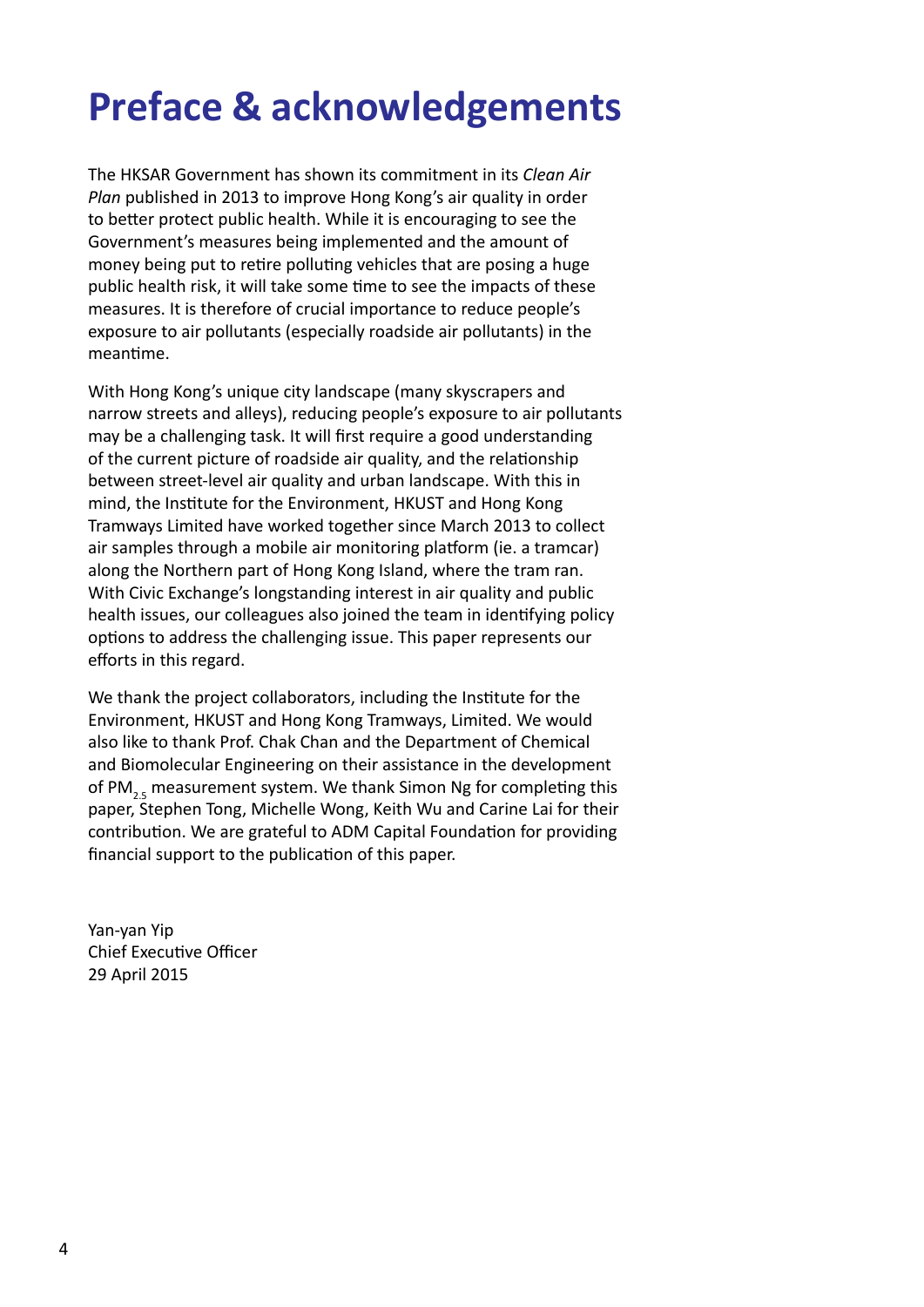# **Table of contents**

| 1. |  |  |  |  |  |
|----|--|--|--|--|--|
| 2. |  |  |  |  |  |
|    |  |  |  |  |  |
|    |  |  |  |  |  |
| 3. |  |  |  |  |  |
|    |  |  |  |  |  |
|    |  |  |  |  |  |
|    |  |  |  |  |  |
| 4. |  |  |  |  |  |
|    |  |  |  |  |  |
|    |  |  |  |  |  |
|    |  |  |  |  |  |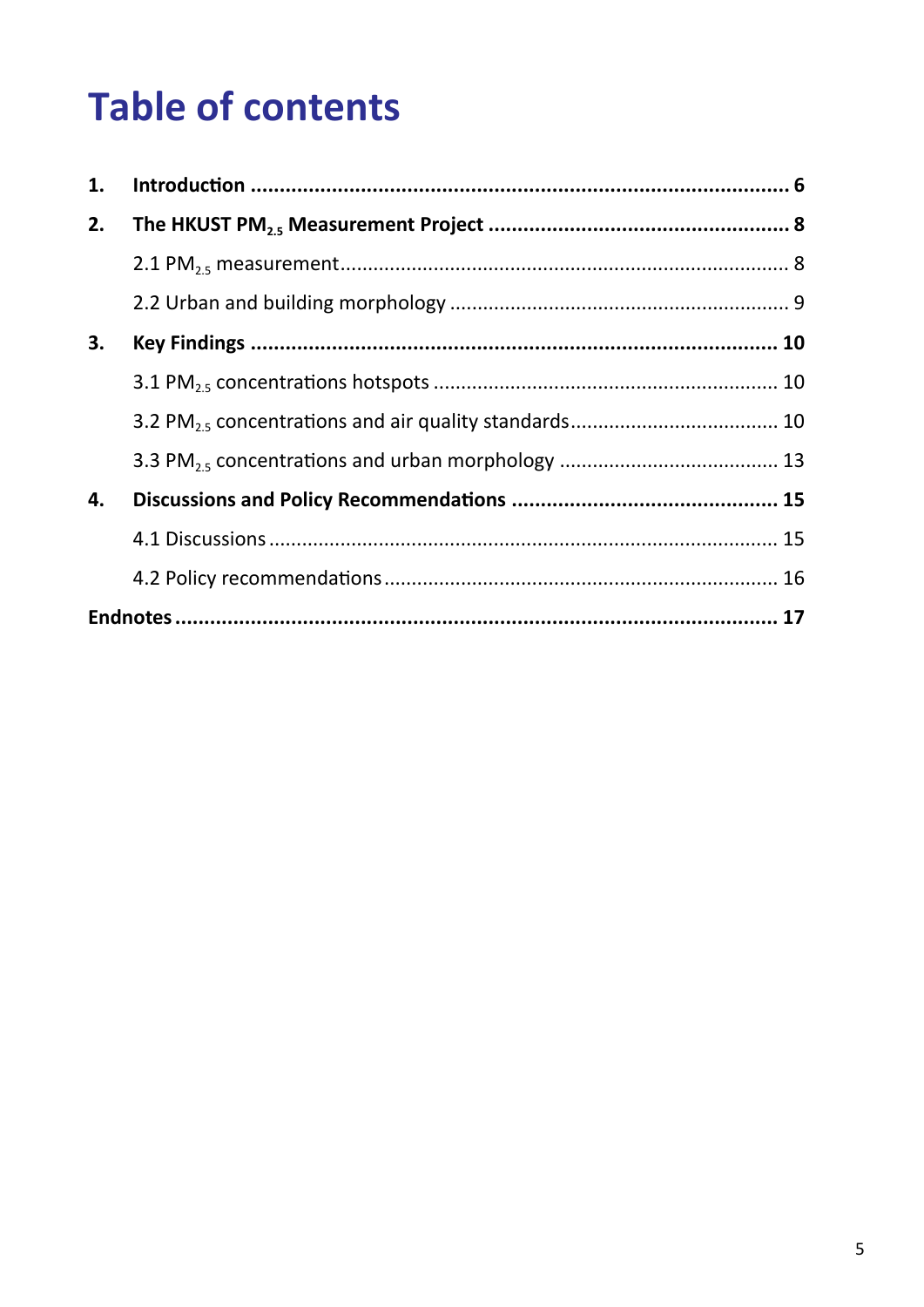## **Introduction**

**Road transport is a key local air pollution source. According to WHO, motor vehicle exhausts and particulate matter are carcinogenic to humans**

**1**

**Roadside air pollution is compounded by compact urban development and the street canyon effect**

**It is essential to monitor roadside air pollution in different major locations, but the coverage of EPD's monitoring network is limited**

According to the Environmental Protection Department (EPD) of the Hong Kong Special Administrative Region (HKSAR) Government, road transport is one of the key local air pollution sources in the city, contributing 27 per cent of nitrogen oxides, 20 per cent of particulate matter, and 23 per cent of fine particulate matter (PM<sub>2.5</sub>) in 2012.<sup>1</sup>

From the health perspective, the International Agency for Research on Cancer of the World Health Organization (WHO) in 2012 classified diesel engine exhausts (such as motor vehicle and ship exhausts) as carcinogenic to humans, $2$  and in 2013 classified particulate matter, which is a major outdoor air pollutant, also as carcinogenic to humans.<sup>3</sup> It means there is sufficient scientific evidence that exposure to diesel engine exhausts and particulate matter will lead to an increased risk of lung cancer.

Given Hong Kong's high-density, compact urban development, a large proportion of the population are living and/or working close to the main roads with heavy traffic and toxic vehicle exhausts. Street-level air pollution is further exacerbated by the 'street canyon' effect, where urban roads are lined with tall buildings on both sides, making the dispersion of vehicle exhausts extremely difficult. As such, roadside air pollution poses a serious daily health risk to the people in Hong Kong.

Before the Government can effectively reduce people's exposure to roadside air pollution, one of the first things to do is to get a better understanding about the level of roadside air quality along major traffic corridors where human activity level and pedestrian flow are also high. At the moment, roadside air quality information such as air pollutant concentrations is only collected at the roadside stations in Central, Causeway Bay and Mong Kok under EPD's air quality monitoring network. Right now, there is no roadside air quality data in heavily trafficked areas such as Wan Chai or Admiralty, where local condition can be quite different from Central or Causeway Bay.

In other words, readings from Central and Causeway Bay roadside stations may not be a good reference for Wan Chai and Admiralty.

In this regard, a number of local studies were conducted in recent years with the help of mobile air monitoring platforms to measure street-level air pollution in different parts of the city, including the Mobile Real-time Air Monitoring Platform of the Hong Kong University of Science and Technology (HKUST),<sup>4</sup> and the On-road Plume Chasing and Analysis System of the City University of Hong Kong.<sup>5</sup> These studies are crucial for filling data gaps, as well as for testing new, mobile monitoring systems.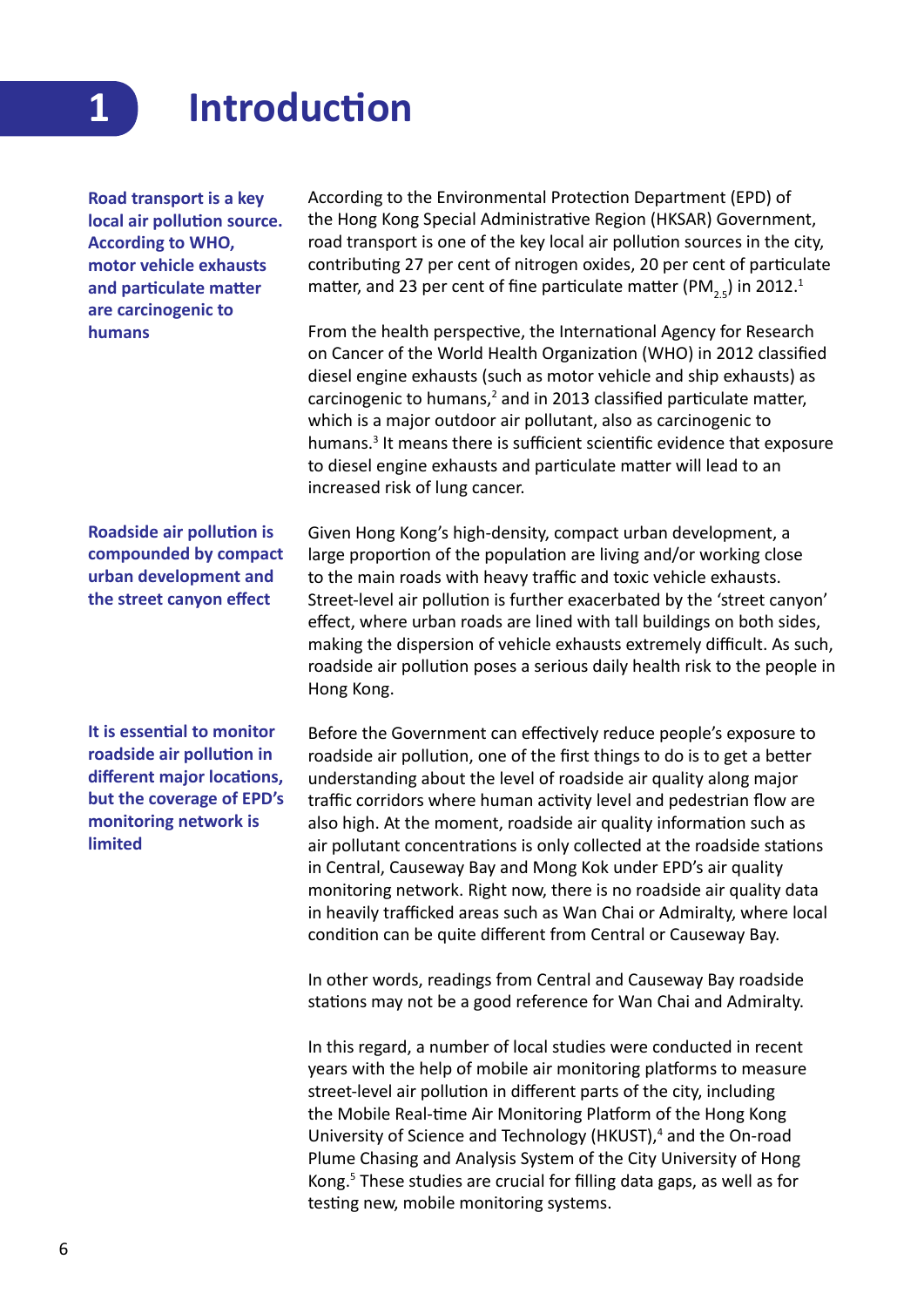**Recently, HKUST monitored roadside air quality with equipment installed on a tramcar. This paper provides policy options to reduce people's exposure to air pollutants, based on findings from the HKUST study**

More recently, the Institute for the Environment of HKUST conducted a study on PM<sub>2.5</sub> pollution and urban morphology along the tramway system on Hong Kong Island.<sup>6</sup> Based on the findings of the HKUST study, this paper aims to provide some insights into effective policy options for reducing people's exposure to toxic air pollutants and protecting public health in a dense urban setting.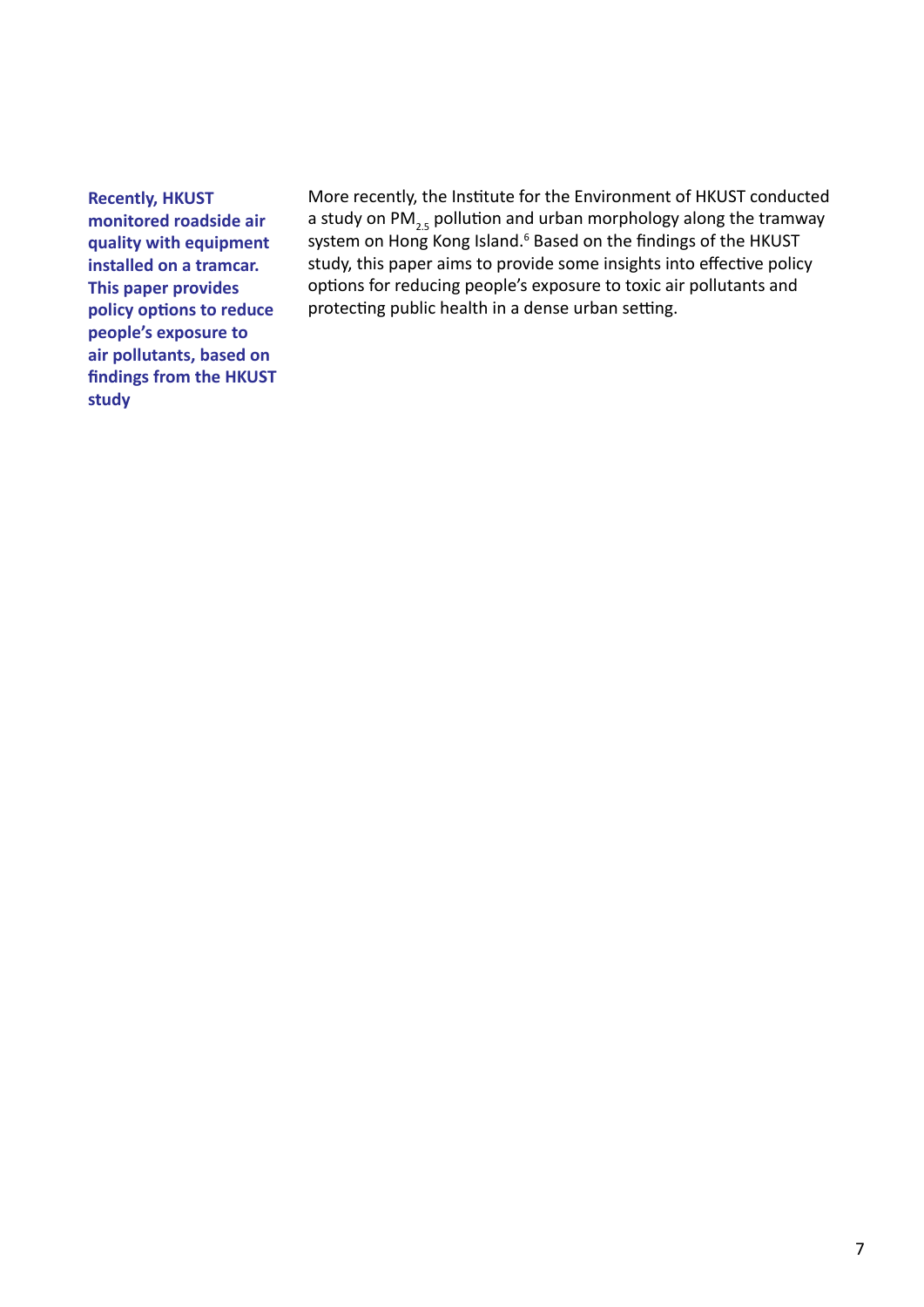## **The HKUST PM2.5 Measurement Project 2**

**HKUST and Civic Exchange collaborated with Hong Kong Tramways to measure year-round, real-time air quality along the tramway, and to examine the relationship between street-level air quality and urban morphology**

**An air quality monitoring unit was installed on one of the tramcars**

In early 2013, an HKUST research team together with Civic Exchange engaged Hong Kong Tramways to explore a potential research project that would measure urban air quality on the northern shore of Hong Kong Island along the tramway. The idea was to install an air quality monitoring unit on a tramcar for year-round, real-time collection of air quality samples, with the objectives of measuring PM<sub>2.5</sub> concentrations along the tramway, and investigating the correlation between street-level air quality and urban morphology.

## **2.1 PM<sub>2.5</sub>** measurement

With the support of Hong Kong Tramways and their engineers, an air quality monitoring unit mainly composed of an aerosol monitor and a Global Positioning System (GPS) locator was installed on one of the tramcars (Figure 1).  $PM_{25}$  concentrations and GPS location information were collected every second, which were then fed into a database system managed by the HKUST team for processing and analysis.

#### **Figure 1. Air quality monitoring unit on the tramcar**

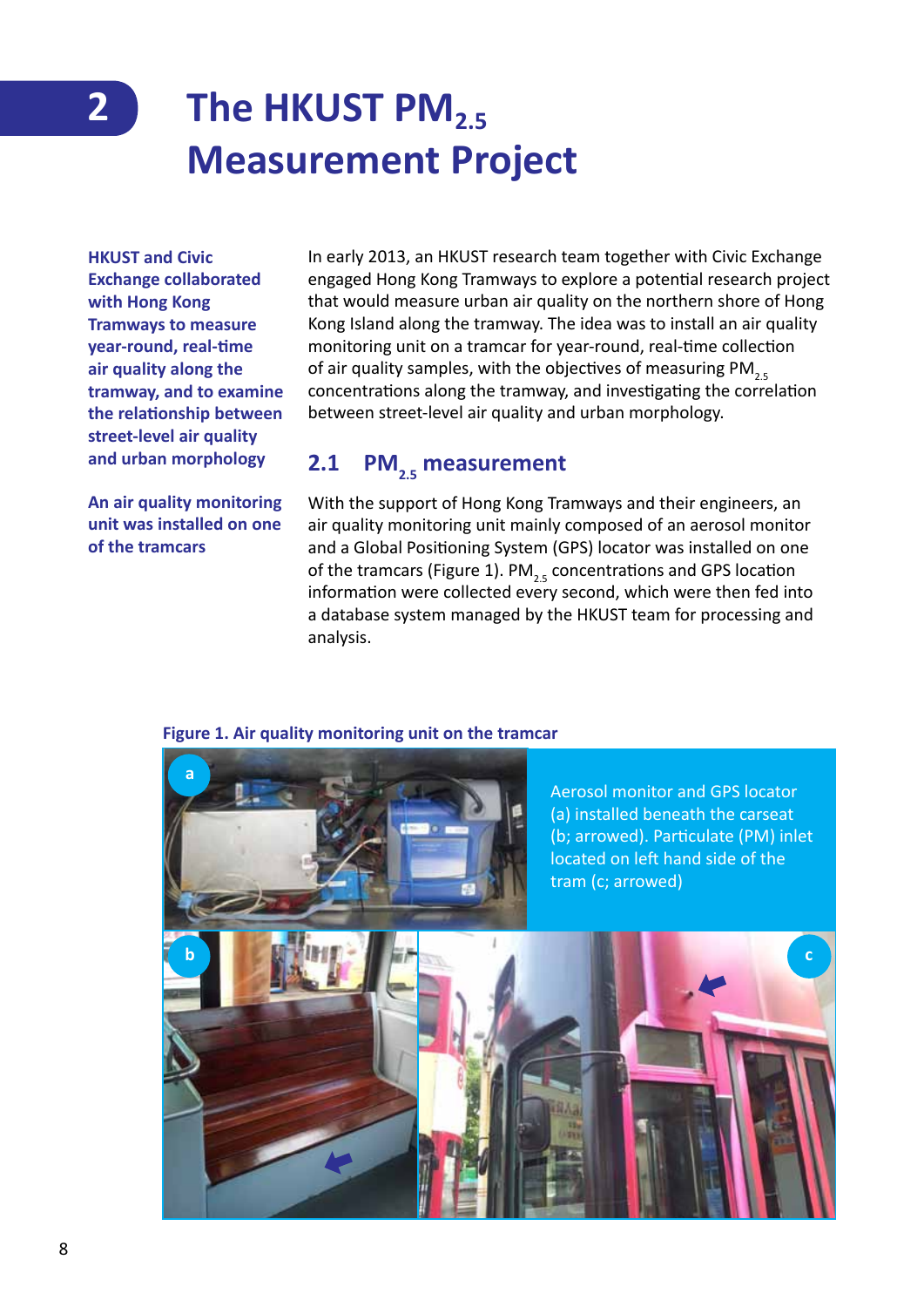**Measurement began in August 2013 during normal tram operating hours, except on the planned maintenance days**

**Plan area index and frontal area index were used to examine the impact of urban morphology on wind ventilation and air pollution dispersion**

Actual PM<sub>2.5</sub> measurement began in August 2013. The tramcar installed with the monitoring unit would operate as normal from 6:00 in the morning until midnight, except on the planned preventive maintenance (PPM) days. Data collection and monitoring unit maintenance were carried out during the PPM days to avoid unnecessary interruption to tram operation. In other words, the measurement schedule covers the morning and evening peak hours, and the off-peak period in between, but not the small hours when the trams are not in operation.

## **2.2 Urban and building morphology**

To examine the correlation between PM<sub>25</sub> concentrations and urban morphology, the HKUST study also deployed two indices, plan area index and frontal area index, to characterise urban and building morphology along the tramway and their impacts on urban wind ventilation and air pollution dispersion.

Plan area index (λp) is defined as the ratio of total building plan area inside the lot to total lot area. In the study, grids of 100m times 100m were formed along the tramway, each with an area of roughly 10,000m<sup>2</sup> (Figure 2). Plan area ratio measures the density of buildings. High building density will yield a ratio closer to one.

Frontal area index (λf) is defined as the ratio of the total frontal area of buildings facing a particular wind direction to total lot area. It measures the aerodynamic resistance of the urban surface as an indicator of wind ventilation and air dispersion.



#### **Figure 2. Development of the plan area index**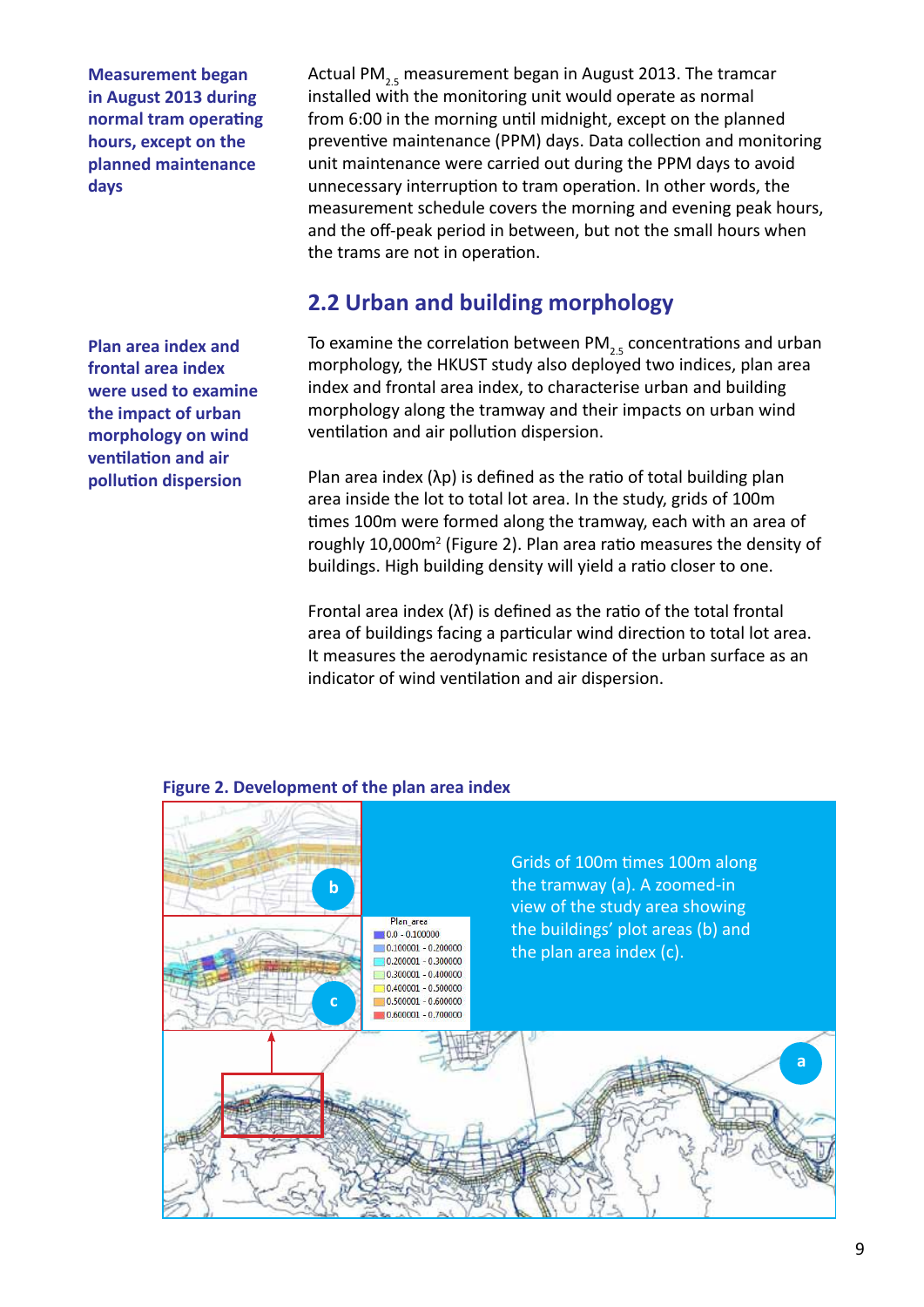

**For this paper, data were extracted for the oneyear period from March 2014 to February 2015**

As explained above, the HKUST study has collected PM<sub>2.5</sub> concentrations and GPS data since August 2013. The data discussed in this paper were extracted and analysed over a one-year period betweem March 2014 and February 2015. During this period, measurement took place consistently for at least 20 days each month (Table 1).

| <b>Month</b>      | Number of<br>measuring days | <b>Month</b>   | Number of<br>measuring days |
|-------------------|-----------------------------|----------------|-----------------------------|
| <b>March 2014</b> | 21                          | September 2014 | 28                          |
| April 2014        | 25                          | October 2014   | 28                          |
| May 2014          | 28                          | November 2014  | 20                          |
| <b>June 2014</b>  | 28                          | December 2014  | 28                          |
| <b>July 2014</b>  | 28                          | January 2015   | 29                          |
| August 2014       | 29                          | February 2015  | 25                          |

#### **Table 1: Number of measuring days per month, March 2014 to February 2015**

#### **3.1 PM2.5 concentrations hotspots**

Figure 3 illustrates the annual average PM<sub>25</sub> concentrations along the tramway, except the Happy Valley loop, from March 2014 to February 2015. It is apparent that annual average  $PM_{25}$  concentrations were highest along Des Voeux Road Central (the section in red on the map, with PM<sub>2.5</sub> concentrations close to 55  $\mu$ g/m<sup>3</sup>), followed by the section of Hennessy Road between Tonnochy Road in Wan Chai to the west and Yee Wo Street in Causeway Bay to the east (in orange on the map). As a reference, Hong Kong's annual average air quality objective (AQO) for PM<sub>2.5</sub> is 35  $\mu$ g/m<sup>3</sup>, whereas WHO's annual average recommended standard is 10  $\mu$ g/m<sup>3</sup>.

Annual average PM<sub>2.5</sub> **concentration was also very high on Des Voeux Road West, and part of King's Road in North Point**

Annual average PM<sub>2.5</sub> **concentration was highest on Des Voeux Road Central and** 

**Hennessay Road/Yee Wo Street in Causeway Bay**

> Other than areas known for poor roadside air quality, such as Central and Causeway Bay, it is important to note that Figure 3 also identifies Des Voeux Road West in Western District and a section of King's Road in North Point with very high annual average PM<sub>25</sub> concentrations (in yellow colour). In general, roadside air pollution was relatively lower along the tramway near Tin Hau and in Eastern District, with PM<sub>2.5</sub> concentrations closer to 30  $\mu$ g/m<sup>3</sup>.

## **3.2 PM<sub>2.5</sub>** concentrations and air quality standards

To plot the PM<sub>25</sub> concentration data against Hong Kong's air quality standards, Figure 4 shows the number of days when PM<sub>2.5</sub> concentrations exceeded Hong Kong's daily (24-hour) AQO for  $PM_{2.5}$  (75  $\mu$ g/m<sup>3</sup>). It is observed that at the hotspots in Central and

10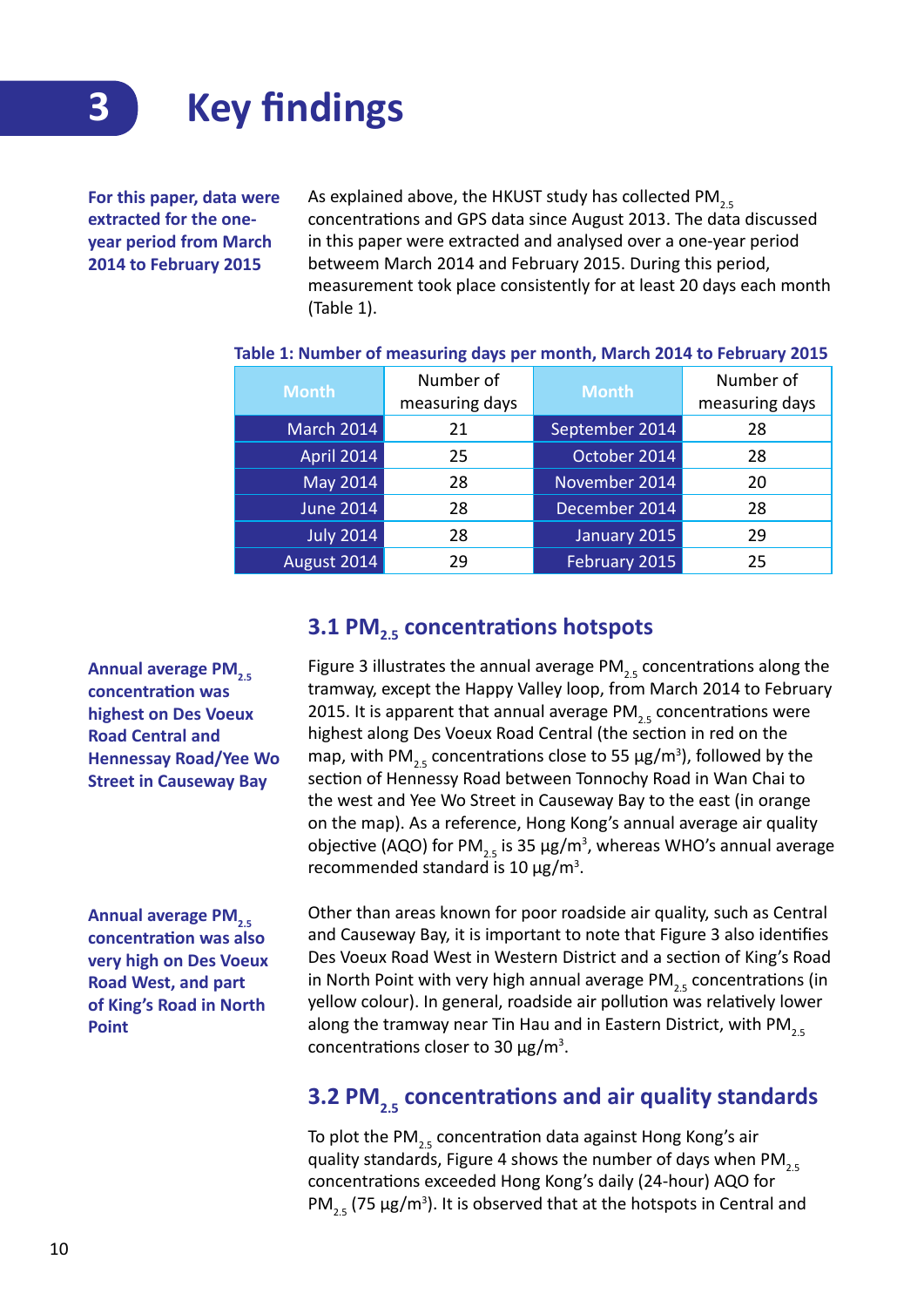



**Figure 4. Number of days when daily average PM2.5 concentrations exceeded Hong Kong's air quality objective,**  Figure 4. Number of days when daily average PM<sub>2.5</sub> concentrations exceeded Hong Kong's air quality objective, March 2014 to February 2015

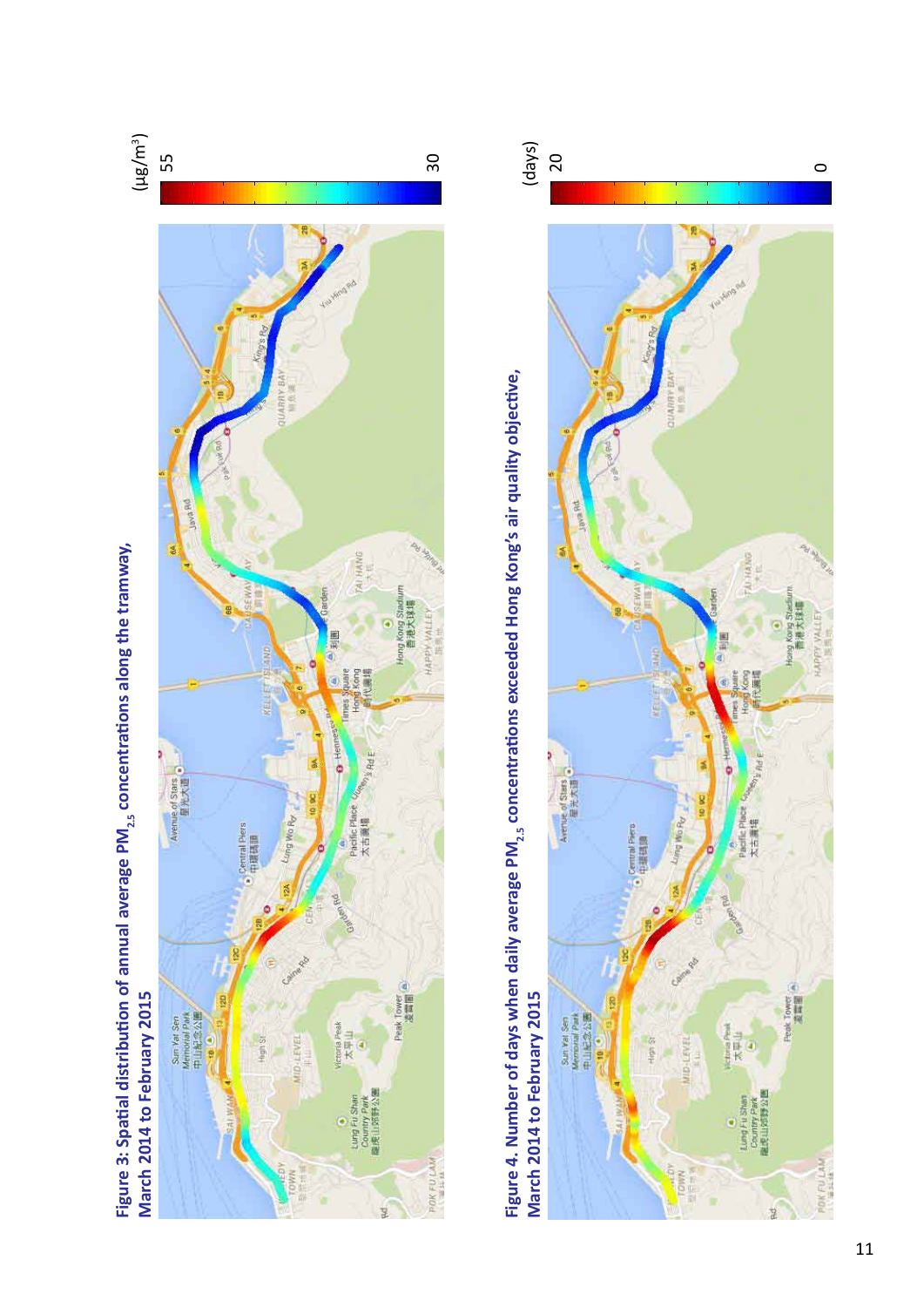



VALE

**DKFULAM** 



# Figure 5: Number of days when daily average PM<sub>2.5</sub> concentrations exceeded WHO's air quality guidelines, **Figure 5: Number of days when daily average PM2.5 concentrations exceeded WHO's air quality guidelines,**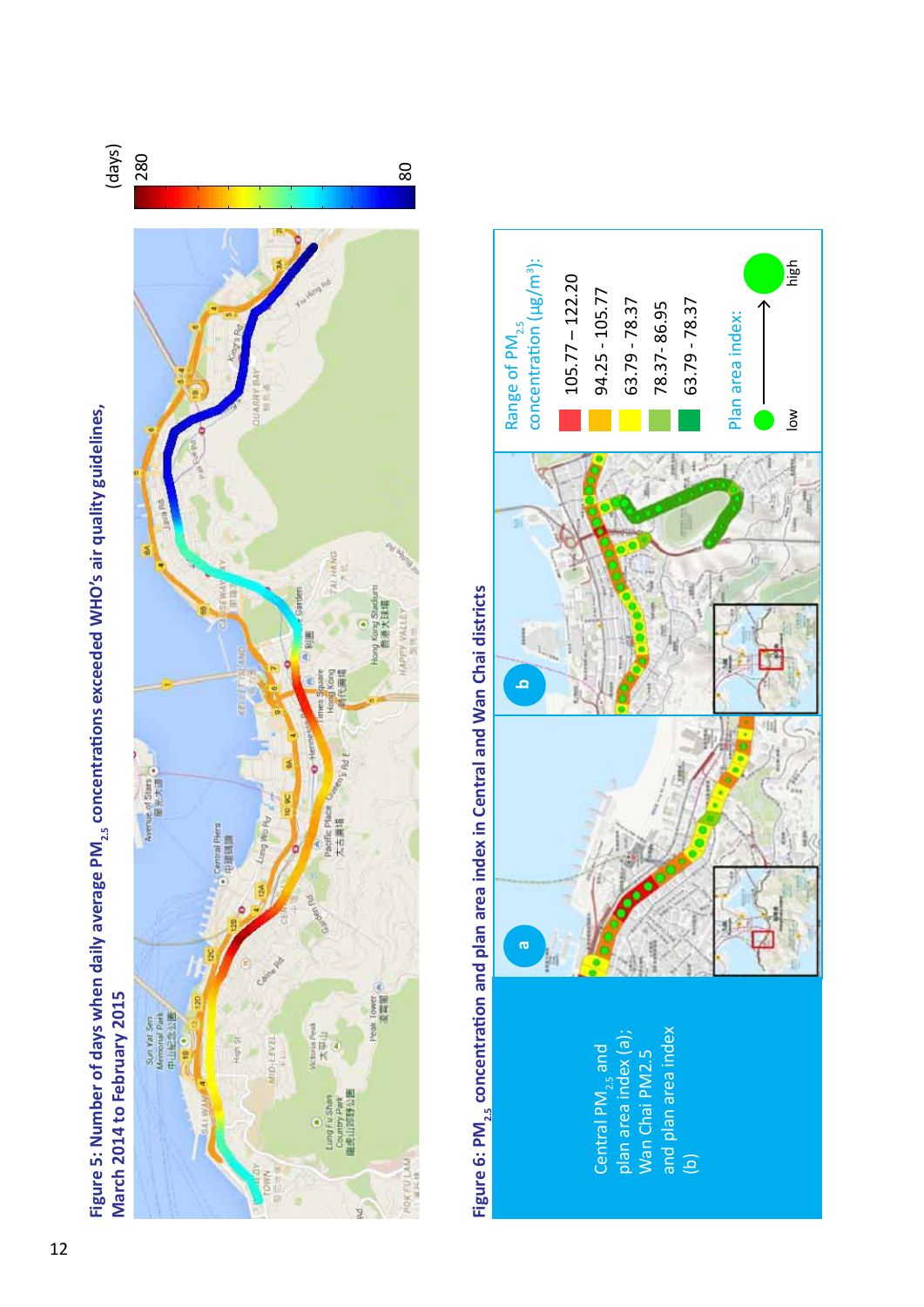Causeway Bay as well as some areas in Western District, PM<sub>2.5</sub> daily average concentrations exceeded Hong Kong's AQO in 15 to 20 days each year.

**Against WHO's AQG of 25 µg/m<sup>3</sup> , daily average PM<sub>2.5</sub>** concentration **was in exceedance in 280 days in Central and Causeway Bay, and over 200 days in Western District, Admiralty and most of Wan Chai**

**There is a moderately positive correlation between plan area index and PM2.5 concentrations in Central and Wan Chai districts**

**Frontal area index explains about 38% of**  the variations of PM<sub>2.5</sub> **concentrations in Central and Wan Chai districts**

Similarly, PM<sub>2.5</sub> concentration data were plotted against WHO's daily air quality guidelines (AQG), which is 25  $\mu$ g/m<sup>3</sup> (Figure 5). From the map, PM<sub>25</sub> daily average concentrations exceeded WHO AQG's recommended standard in almost 280 days in Central and Causeway Bay. The number of days of exceedance were over 200 for Western District, Admiralty, and most of Wan Chai, and over 150 for North Point. Even in Eastern District, where roadside air quality was relatively better,  $PM_{2.5}$  daily average concentrations exceeded WHO AQG for more than 80 days.

## **3.3 PM<sub>2.5</sub>** concentrations and urban morphology

The HKUST study also examined the correlation between PM<sub>2.5</sub> concentrations and urban morphology along the tramway. Figure 6 combines PM<sub>25</sub> concentrations in Central and Wan Chai with the plan area index derived for each grid. The warmer the colour of the grid, the higher the PM<sub>25</sub> concentration. The larger the size of the green circle, the higher the plan area index. It is found that there is a moderately positive correlations between plan area index and  $PM_{2.5}$ concentration in both Central and Wan Chai districts (r = 0.615 and 0.620, respectively).

Similarly, Figure 7 shows the correlation between PM<sub>2.5</sub> concentrations and frontal area index of each grid in Central and Wan Chai districts. The warmer the colour of the grid, the higher the PM<sub>2.5</sub> concentration. The larger the size of the purple circle, the higher the frontal area index. A simple regression model showed that frontal area index explains approximately 38% of the variations of  $PM_{2.5}$ concentrations in both districts ( $R^2$  = 0.379 and 0.384, respectively).

#### Figure 7: PM<sub>2.5</sub> concentration and frontal area index in Central and Wan Chai districts

Central PM<sub>2.5</sub> and frontal area index (a); Wan Chai PM<sub>2.5</sub> and frontal area index (b)

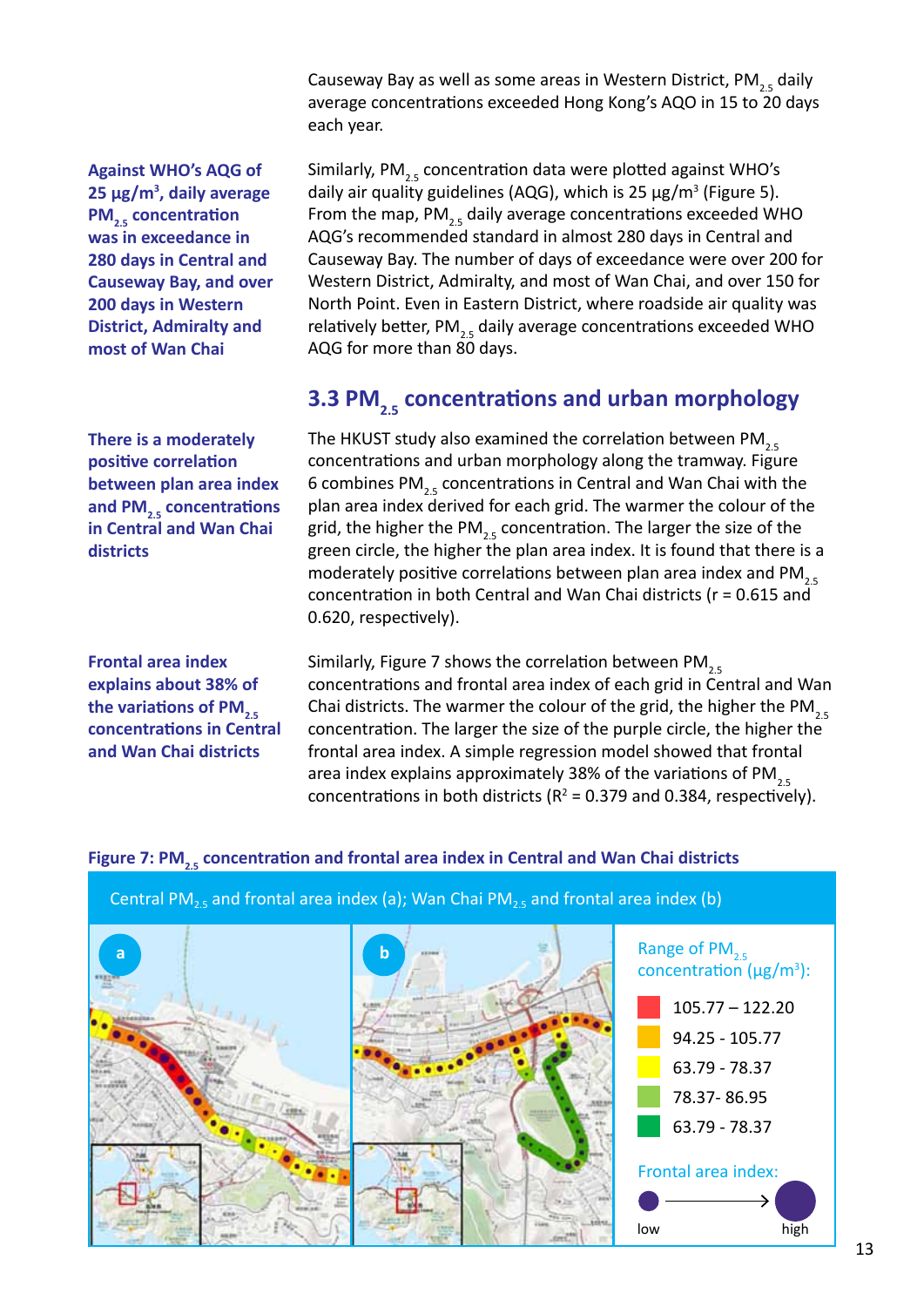**4**

# **Discussions and policy recommendations**

**Calibrated tram**  data show PM<sub>2.5</sub> **concentrations in a wider area not covered by the AQMS, which helps to identify other emissions hotspots**

**PM<sub>2.5</sub>** annual and daily **average concentrations are alarmingly unhealthy along the tramway, with serious health consequences among elderly people**

**There is a connection between air quality and urban morphology, but the solutions lie outside EPD's responsibility**

### **4.1 Discussions**

First, the calibrated tram data (see Box 1) are very useful in showing  $PM_{2.5}$  concentrations in a much wider area with more data points and in locations not covered by the air quality monitoring station (AQMS).

For example, it now becomes clear that apart from the main emission hotspots along Des Voeux Road Central (Central District) and Yee Wo Street (Causeway Bay),  $PM_{25}$  concentrations are consistently high along Des Voeux Road West (Western District), Hennessy Road (Wan Chai) and part of King's Road (North Point). In other words, any measures to improve roadside air quality on the northern shore of Hong Kong Island should focus on all the locations listed above, not just the usual focal points in Central and Causeway Bay.

Second, it is worrying that both PM<sub>25</sub> annual and daily average concentrations along the tramway, perhaps with the exception of the section in Quarry Bay and Shau Kei Wan, often fail to comply with local standards and international guidelines. For example, according to the data collected in the HKUST study, PM<sub>2.5</sub> daily average concentrations were higher than WHO's AQG recommended value for almost half of the year. In the worst locations, WHO's AQG was exceeded in 280 days a year. Even when Hong Kong's AQO for PM2.5, which is less stringent than WHO's AQG, was used for comparison, which is less stringent than WHO's AQG, there were still almost 20 days of exceedance in the badly affected areas. In short, roadside air quality along the tramway is unhealthy.

According to the latest research led by the School of Public Health of the University of Hong Kong,<sup>7</sup> an increase of 10  $\mu$ g/m<sup>3</sup> in PM<sub>2.5</sub> concentrations will lead to a 22 per cent increase in deaths caused by cardiovascular causes, a 42 per cent increase in coronary heart disease, and a 24 per cent increase in strokes among senior citizens aged 65 or above.

Third, it is demonstrated that there is a connection between poor air quality and urban morphology due to the size, height and density of development, which in turn have a negative impact on wind circulation and the dispersion of air pollutants. However, it requires an integrated urban planning approach that takes into consideration factors such as land use pattern, building morphology, local traffic and pedestrian flow, wind ventilation, and other factors to solve the problem in the longer term, and the responsibility for which lies beyond EPD.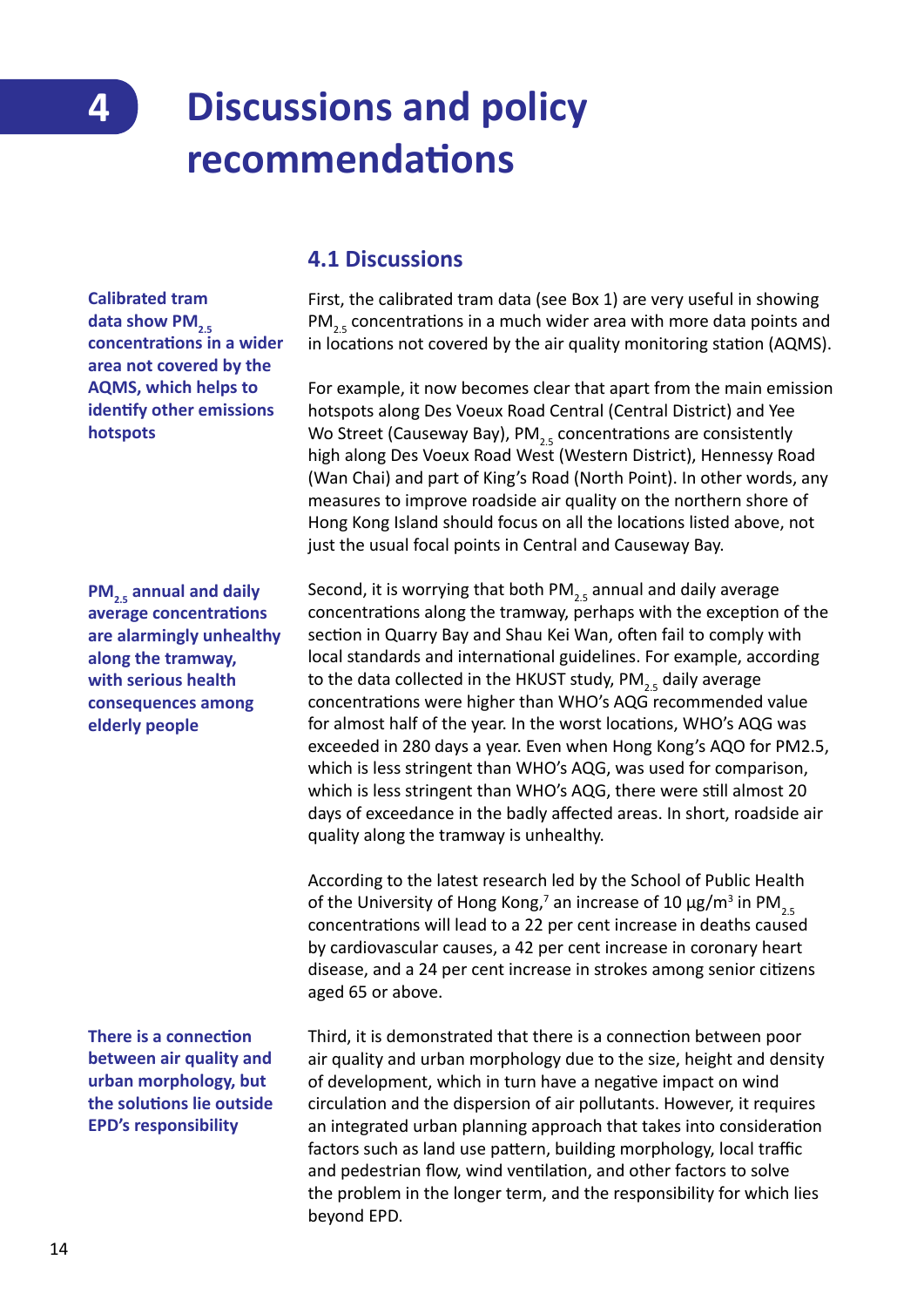#### **Box 1: Tram data versus air quality monitoring station data**

The tramcar used by the HKUST study travelled a regular route along major traffic corridors that cut through some of Hong Kong's biggest street canyons. This is a very innovative idea to collect more data points under much more stable conditions compared to other mobile platforms. However, it is still different from a stationary AQMS in many ways. For example, AQMS collects air samples round the clock. The tramcar platform can only collect data during operating hours. As a result, the tram data will lean towards the higher end, as the low concentrations data are more likely to happen during the small hours with less traffic.

In light of these issues, the HKUST team calibrated the air quality monitoring unit regularly with AQMS, so that the tram data are comparable to the AQMS data.

**The Government needs to move beyond endof-tailpipe solutions to improve roadside air quality in major urban street canyons in order to reduce people's exposure risk**

**Specifically, air quality targets in concentration should be set for roadside emission hotspots to drive improvement**

#### **4.2 Policy recommendations**

It has been known for a long time that roadside air quality, especially in an urban street canyon environment, is very unhealthy in Hong Kong. However, government actions so far, which are mostly led and delivered by the Environment Bureau and EPD, focussed mainly on reducing emissions from road vehicles. This is an important part of the solution, but not the only solution. To date, very little has been considered to improve air pollutant dispersion in urban street canyons and to reduce people's exposure to roadside emissions through planning and transport management measures. This is simply not good enough, as millions of people are put at risk almost every day.

It is therefore argued here that the Government should make it a policy priority to improve roadside air quality in major urban street canyons, such as the main traffic corridors along the tramway, to a level where people's health can be protected. Specifically,

(a) The Government should make reference to health-based guideline, such as the WHO AQG, and set air quality targets in concentration (in  $\mu$ g/m<sup>3</sup>) for major roadside air pollution hotspots, which is directly related to people's exposure and health implications. This is an ambitious move and a real challenge for any government, but probably the best (and perhaps only) way to drive change and improvement;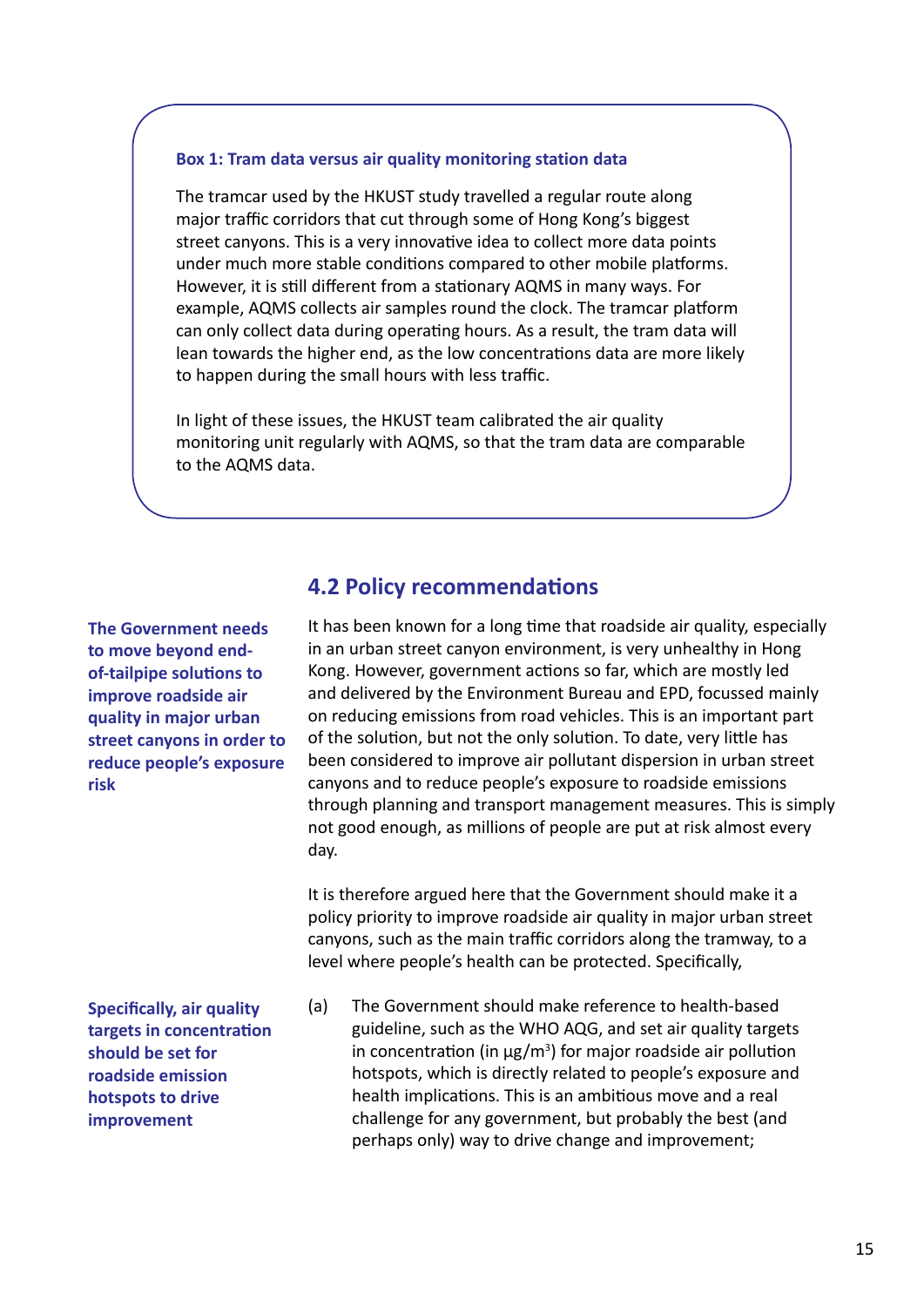**Road traffic should be removed from urban street canyons at every opportunity through pedestrianisation and other traffic management schemes**

**Future discussions on these measures should not be limited to Central, Causeway Bay and Mong Kok, as this paper illustrates that roadside air quality is also poor in other locations**

**Long-term strategy to improve wind ventilation and air dispersion in urban street canyons are needed**

**New monitoring systems to provide more detailed data should be considered to complement EPD's air quality monitoring network**

**Swift government action and intra-governmental collaboration are essential**

- (b) In order to achieve the air quality targets, the Government should take away road traffic from urban street canyons whenever opportunities arise. One recent example is the opening of the West Island Line, which has reduced demand for road-based transport and led to public transport rationalisation in Western District, Sheung Wan and Central. This is exactly the type of opportunities that the Government should grasp to reduce or remove road traffic, which can be achieved by implementing pedestrian-only areas and other traffic management schemes. Service vehicles and other business activities such as loading and unloading can be re-directed to side streets or re-scheduled to different time of the day when impact on people will be minimal. Another option is to only allow zero or low emission vehicles in these areas during restricted hours. In any case, people's wellbeing should take top priority over other considerations;
- (c) Related to the previous point, future discussions of any government measures such as pedestrianisation schemes and low emission zones should not just focus on Central, Causeway Bay and Mong Kok where the roadside air quality monitoring stations are making these emission hotspots better known. As pointed out in this paper, there are other locations where roadside air quality is equally bad and therefore require swift government action, such as Des Voeux Road West, Hennessy Road and King's Road, as well as other street canyons like Nathan Road which was not covered in the study;
- (d) The Government should devise a long-term strategy to improve wind ventilation and air dispersion in urban street canyons with every new development and urban re-development opportunity; and
- (e) The Government should explore the possibility of deploying new monitoring techniques, mobile and stationary, with university partners and other research organisations in order to expand both the temporal and spatial coverage of air quality monitoring. It is demonstrated in this paper that by paying due attention to data collection, quality assurance and calibration, new monitoring systems can play an important complementary role in supporting EPD's air quality monitoring network.

The Government should take actions now before the social and health costs become unbearable, and it has to be a collaborative effort between relevant bureaux and departments, including the environmental protection, transport, development, planning, and health agencies.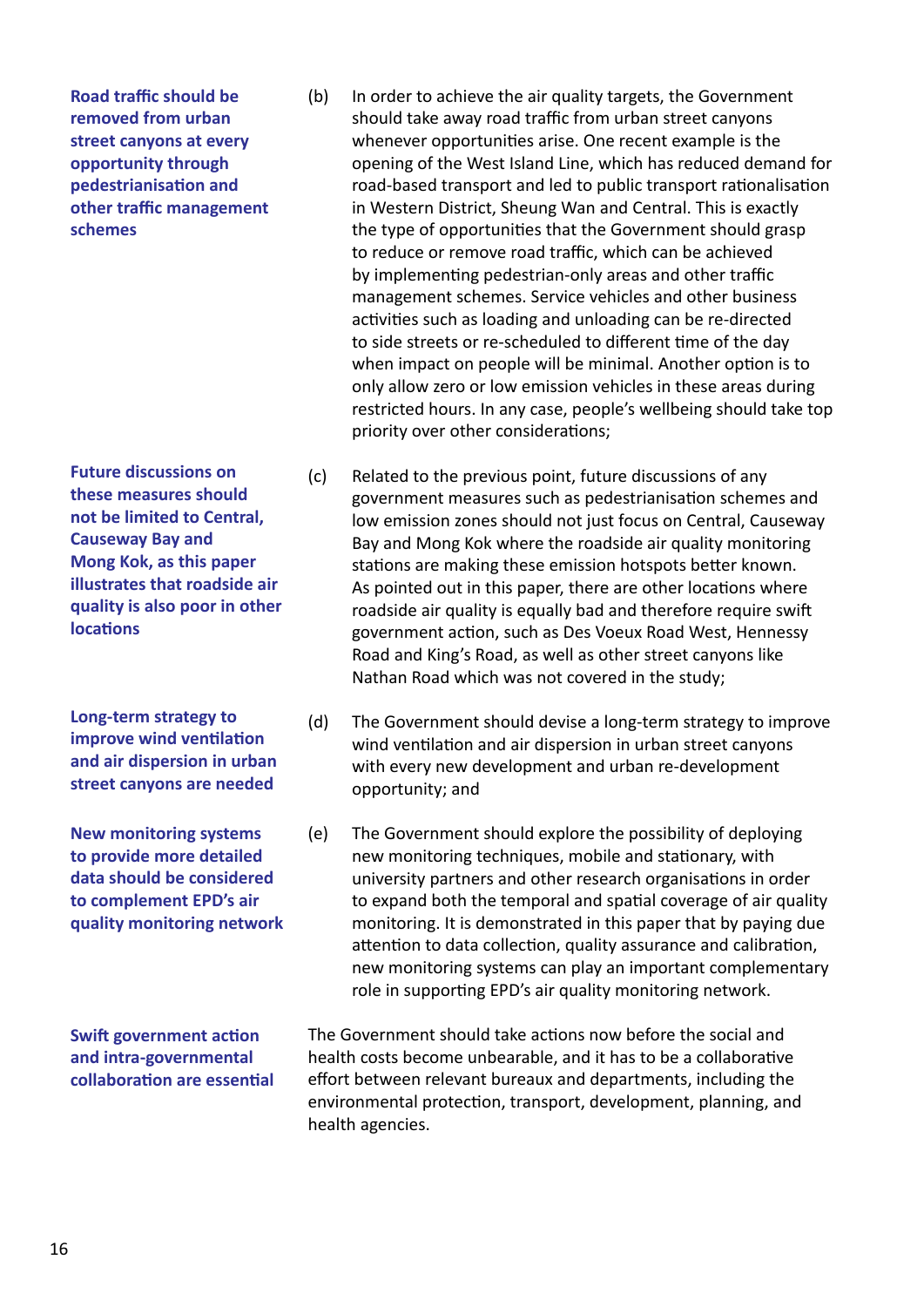# **Endnotes**

- 1. Hong Kong Environmental Protection Department (2014), *Hong Kong Air Pollutant Emission Inventory*, http://www.epd.gov.hk/epd/english/ environmentinhk/air/data/emission\_inve.html (accessed 20 April 2015).
- 2. International Agency for Research on Cancer (IARC) (2012), "IARC: Diesel engine exhaust carcinogenic", press release no.213, 12 June 2012, http://www. iarc.fr/en/media-centre/pr/2012/pdfs/pr213\_E.pdf (accessed 20 April 2015).
- 3. International Agency for Research on Cancer (IARC) (2013), "IARC: Outdoor air pollution a leading environmental cause of cancer deaths", press release no.221, 17 October 2013, http://www.iarc.fr/en/ media-centre/iarcnews/pdf/pr221\_E.pdf (accessed 20 April 2015).
- 4. N.T. Lau, J.W.T. Yeung, A.P.S. Lau and C.K. Chan (2010), *Street-level Air Quality in the 18 Districts, Hong Kong*, Civic Exchange and the Hong Kong University of Science and Technology, http://www.civic-exchange. org/Publish/LogicaldocContent/20100622AIR\_ StreetLevelairQuality18Districts\_en.pdf (accessed 20 April 2015).
- 5. A. Rakowska, K.C. Wong, T. Townsend, K.L. Chan, D. Westerdahl, S. Ng, G. Mocnik, L. Drinovec and Z. Ning (2014), "Impact of traffic volume and composition on the air quality and pedestrian exposure in urban street canyon", *Atmospheric Environment*, 98, pp.260- 270.
- 6. J.C.H. Fung, N.T. Lau, X.L. Xie, J. Chan and A.K.H. Lau (2015), (in press) *Impact of Urban Morphology on Street Level Air Pollutants, Institute for the Environment, Hong Kong University of Science and Technology*, personal communication.
- 7. C.M. Wong, H.K. Lai, et.al. (2015), "Satellite-based estimates of long-term exposure to fine particles and association with mortality in elderly Hong Kong residents", *Environmental Health Perspectives*, doi: 10.1289/ehp1408264.